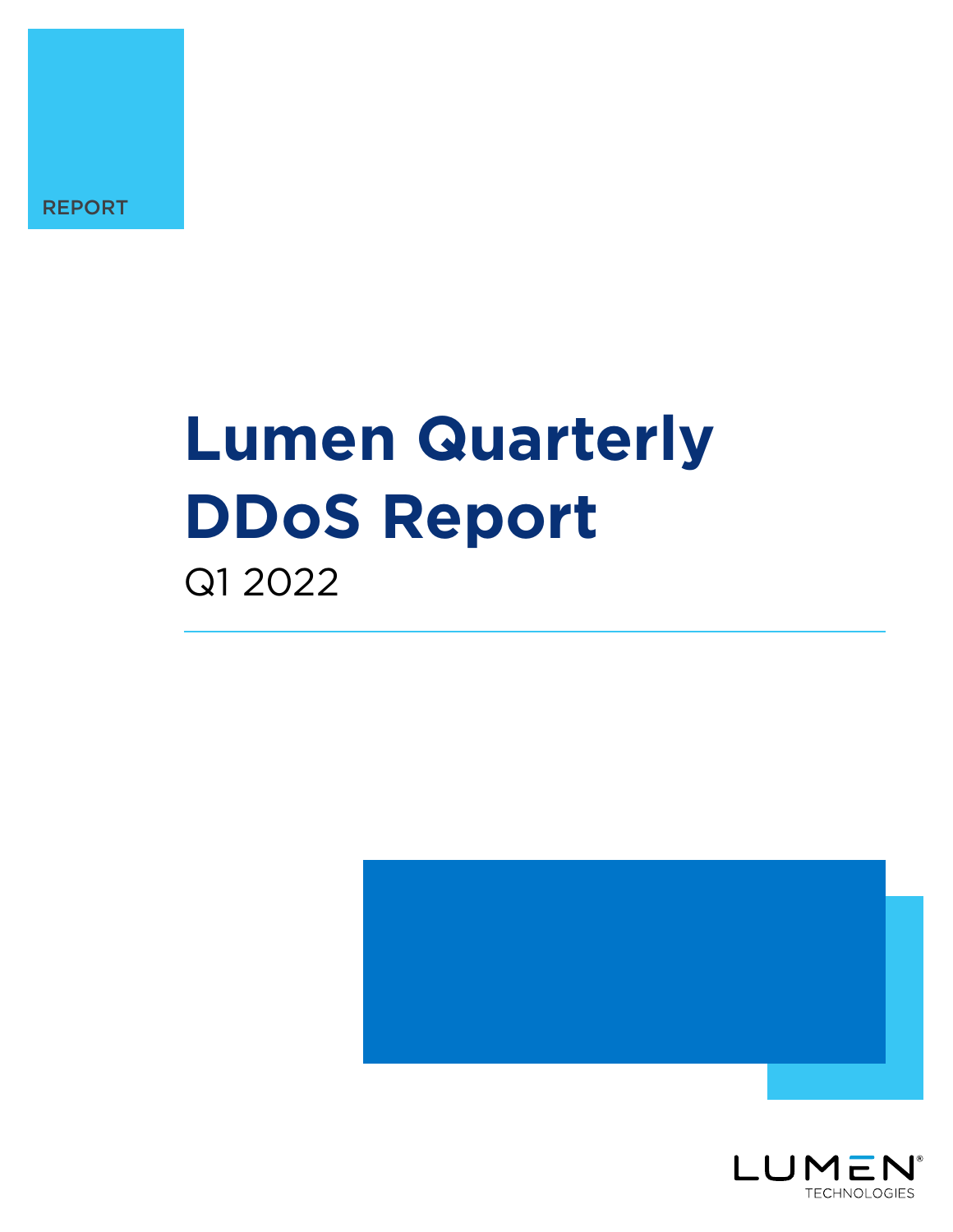### Introduction

We hope that you have had a great start to your 2022. The start of a new year is always exciting and brimming with possibilities: you have new budgets, new plans, new strategies, etc. The same can be true of bad actors. As cybercriminals operate more like legitimate organizations, they are going through the same things we all are, thinking about what ambitious projects they want to take on this year, where they are going to reinvest their revenue from 2021, and how they can expand their footprint. As you are thinking about what you need to accomplish this year, it is important to have the latest security trends at your fingertips to help determine areas of focus.

In our Lumen Quarterly DDoS report for Q1 2022 you will learn about:

- DDoS activity targeting Ukraine and what you can do to protect your organization
- Attack size, length and frequency
- DDoS attack vectors
- Targeted industries

For this report we examined data from the [Lumen® DDoS Mitigation](https://www.lumen.com/en-us/security/ddos-and-web-application.html?utm_source=ddos+report&utm_medium=q3)  [platform](https://www.lumen.com/en-us/security/ddos-and-web-application.html?utm_source=ddos+report&utm_medium=q3) to develop our findings, which both reinforced and expanded on broader trends.

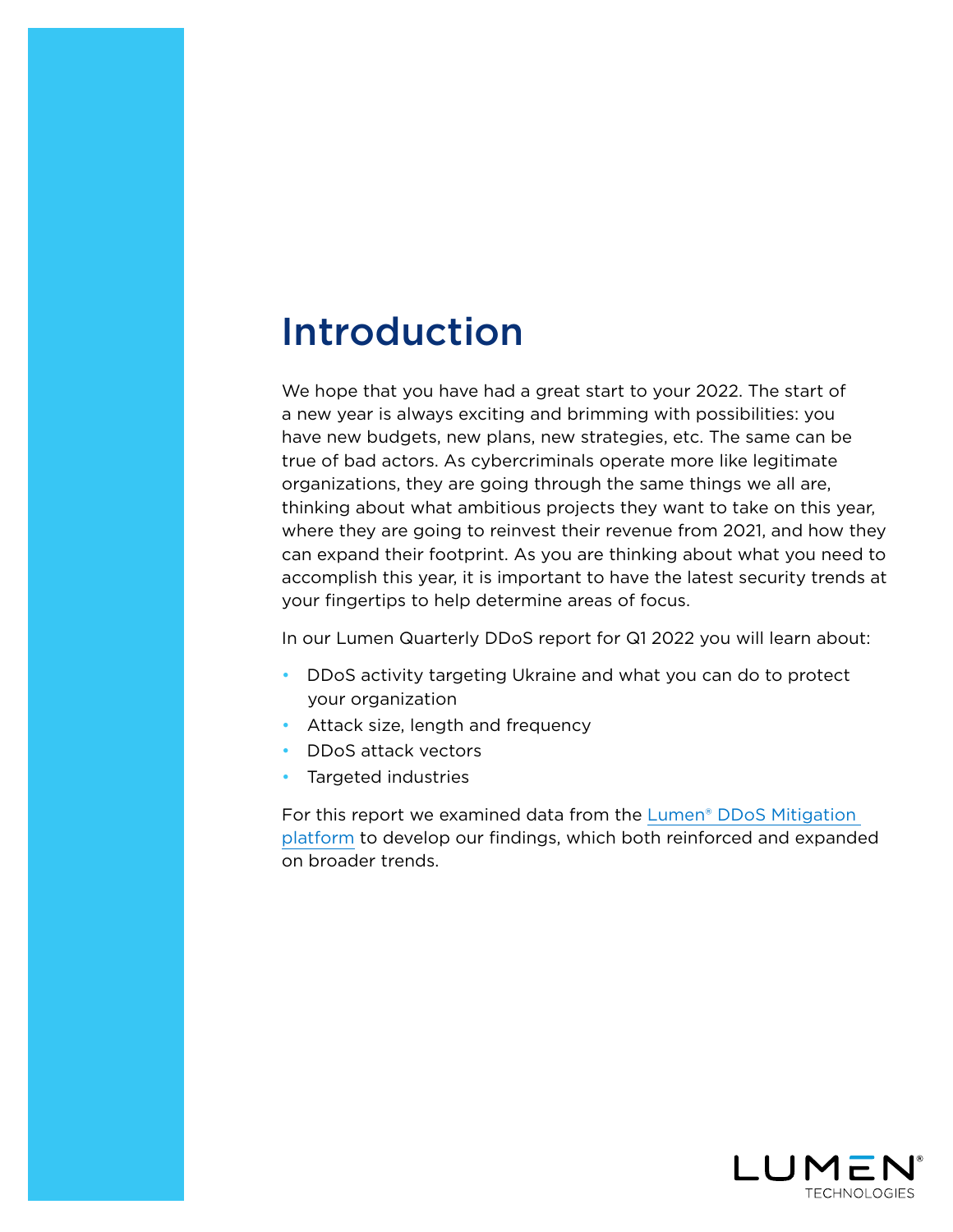## Table of Contents

| Will the Ukraine Conflict Affect Your Organization  5 |  |
|-------------------------------------------------------|--|
|                                                       |  |
|                                                       |  |
|                                                       |  |
|                                                       |  |

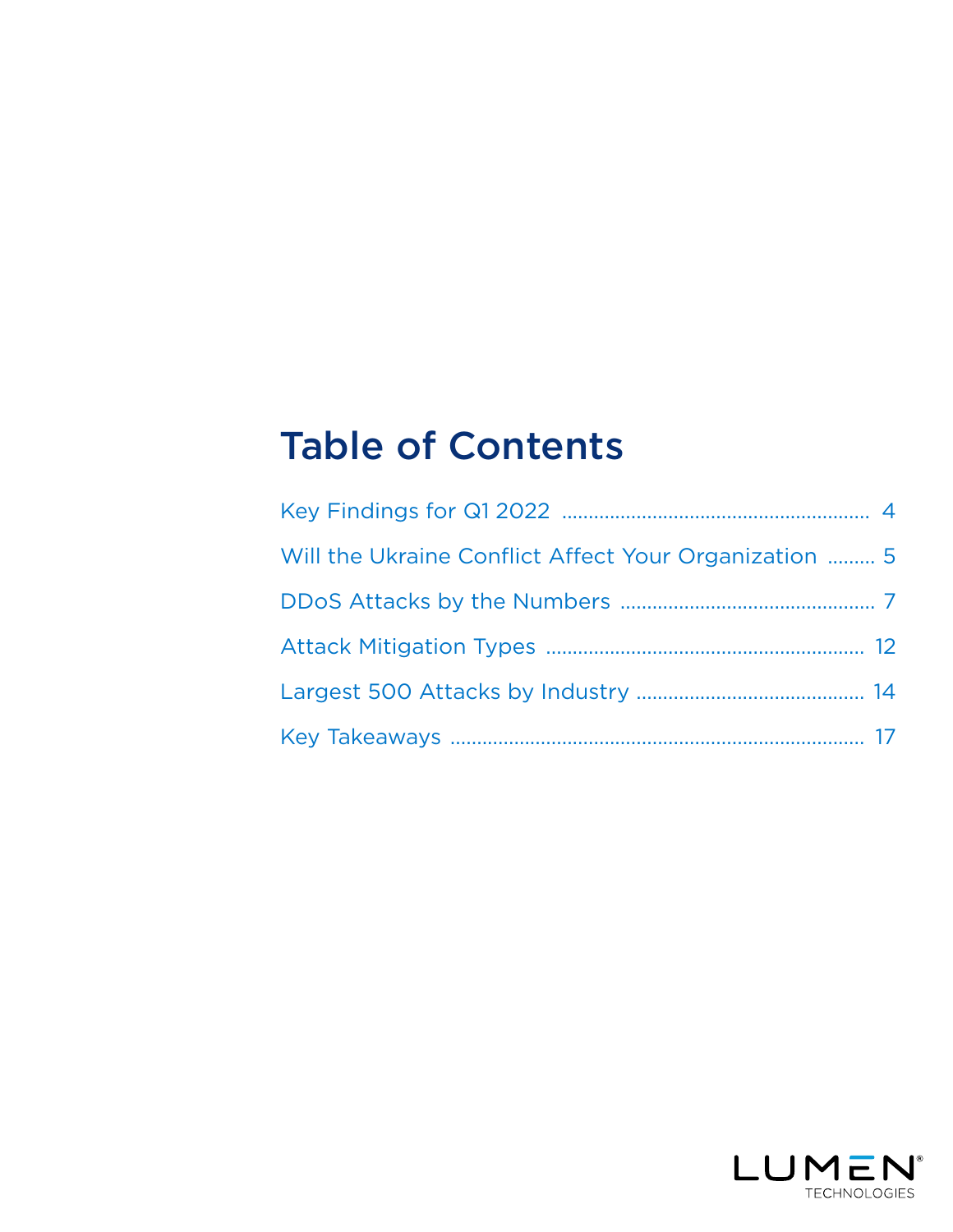# <span id="page-3-0"></span>Key Findings for Q1 2022

- The number of attacks we mitigated increased 66% compared to Q4 2021 and 32% annually.
- The largest bandwidth attack we scrubbed in Q1 was 775 Gbps, which is the largest attack we've mitigated to date.
- The largest packet rate-based attack we scrubbed in Q1 was 127 Mpps, which was more than double what we mitigated in Q4.
- The longest DDoS attack period we mitigated for an individual customer lasted 5 days.
- 72% of attack period durations were under 30 minutes in length looking at our On-Demand DDoS customers.
- The most frequent day that attacks occurred was Wednesday.
- Multi-vector mitigations represented 38% of all DDoS mitigations, with the most common combination using DNS and TCP SYN countermeasures.
- TCP SYN flooding was the most common type of single-vector mitigatation, accounting for 32% of DDoS mitigations.
- The top three targeted verticals in the 500 largest attacks were: Telecom, Gaming, and Software and Technology.

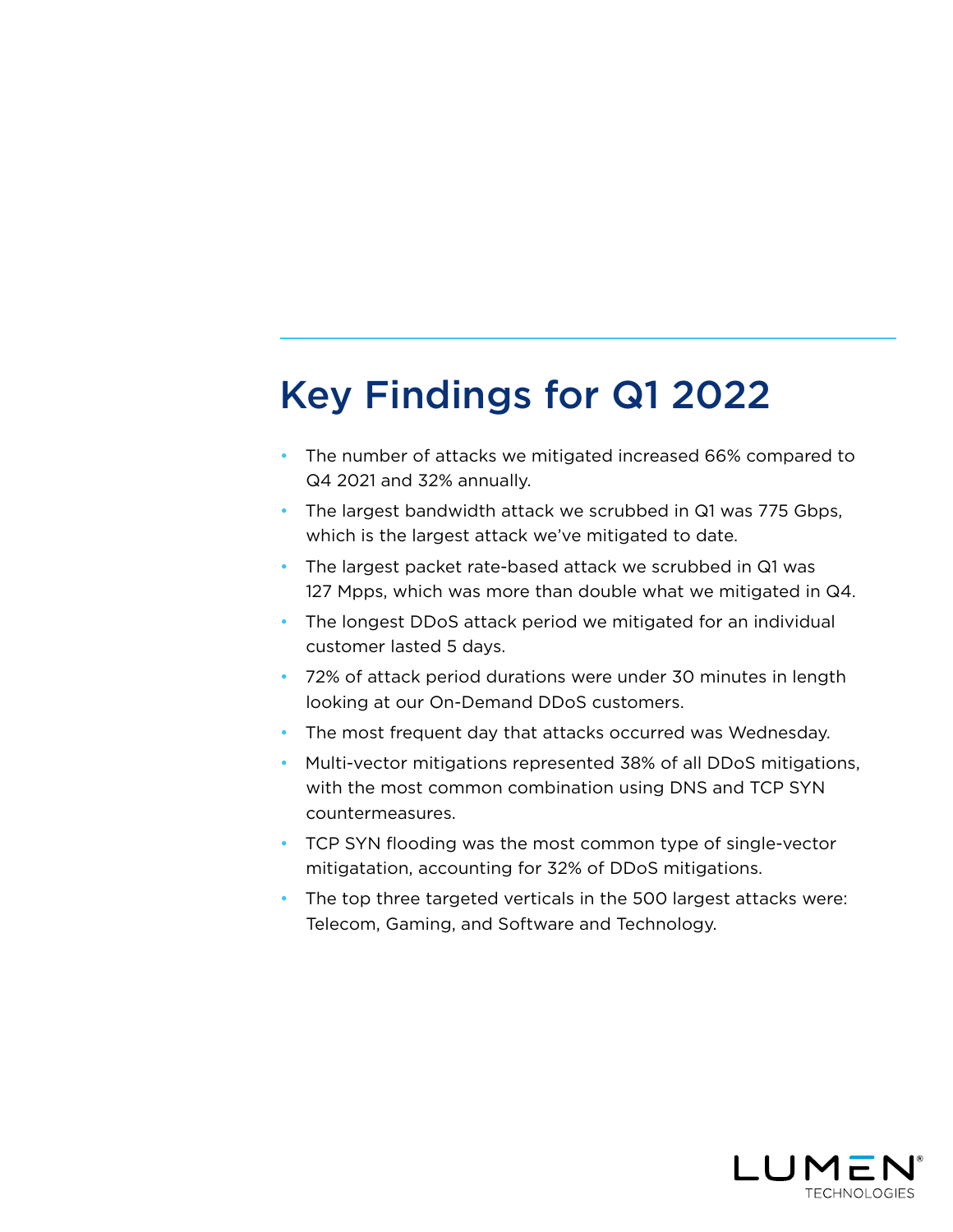#### <span id="page-4-0"></span>Will the Ukraine Conflict Affect Your Organization?

We couldn't put together this report without focusing on one of the biggest events going on in the world today: the Russian invasion of Ukraine. While this tragic event has had an enormous impact on the people of Ukraine, we are going to talk specifically about the cybersecurity implications of this continuing conflict.

In coordination with the physical attacks on Ukraine, we've seen ongoing cyberattacks ranging from wiper malware to continual and sustained DDoS attacks of Ukrainian and critical infrastructure from neighboring countries. Ukraine's State Service of Special Communications and Information Protection [said](https://www.reuters.com/world/europe/ukrainian-websites-under-nonstop-attack-cyber-watchdog-agency-2022-03-05/) that "Russian hackers keep on attacking Ukrainian information resources nonstop." These DDoS attacks have not gone without response — [according to Wired,](https://www.wired.com/story/russia-ukraine-ddos-nft-nsa-security-news/) Russia is being hit with similar attacks from hacktivist groups and, in some cases, Ukrainian-enlisted hackers.

With so many developments, the threat intelligence arm of Lumen, Black Lotus Labs®, is monitoring Russian threat activity both in the region and around the world. Black Lotus Labs is working with industry partners, including the [Joint Cyber Defense Collaborative](https://www.cisa.gov/news/2021/08/05/cisa-launches-new-joint-cyber-defense-collaborative) (JCDC), as we continue to monitor the evolving situation in Ukraine, whether through analyzing DDoS traffic visible on the Lumen backbone or identifying C2 infrastructure being used to wage attacks. [Learn more](https://news.lumen.com/RussiaUkraine) about Lumen's readiness to meet global events.



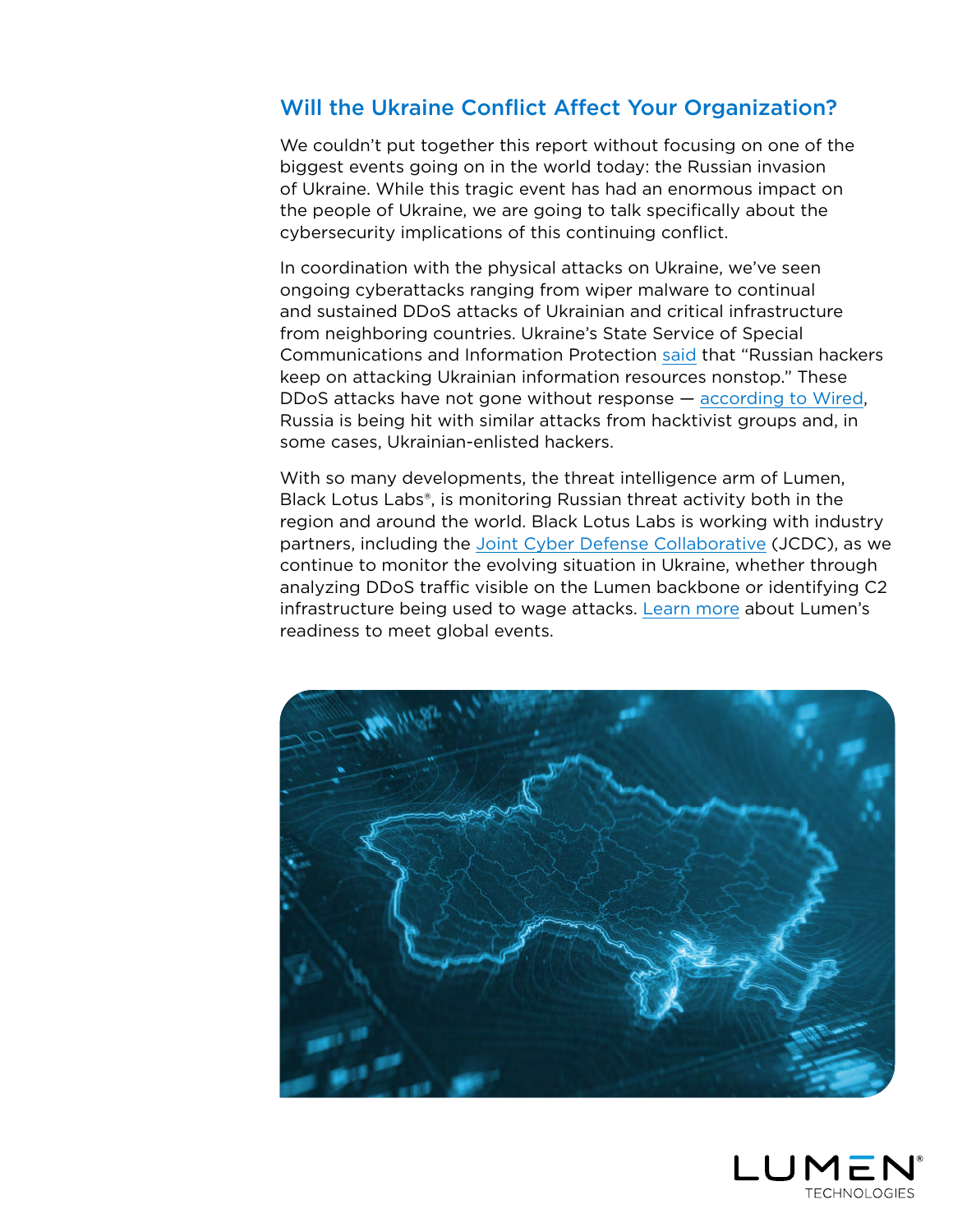Although DDoS activity is currently limited to the region, that doesn't mean that it will continue to stay that way. If you're worried about protecting your organization, Lumen suggests following the advice provided by the [Cybersecurity & Infrastructure Security Agency](https://www.cisa.gov/sites/default/files/publications/CISA_Insights-Implement_Cybersecurity_Measures_Now_to_Protect_Against_Critical_Threats_508C.pdf) (CISA):



#### 1. Reduce the likelihood of a damaging cyber intrusion

- a. Validate that all remote access to your organization's network and privileged or administrative access requires multifactor authentication.
- b. Ensure that software is up to date.
- c. Confirm that your organization's IT personnel have disabled all ports and protocols that are not essential.
- d. If your organization uses cloud services, ensure they have been reviewed and implement strong controls.



- a. Ensure your staff are focused on identifying and quickly assessing any unexpected or unusual network behavior.
- **b.** Confirm that your organization's entire network is protected by up-to-date antivirus/anti-malware software.
- c. If you do work with Ukrainian or Russian organizations, take extra care to monitor, inspect and isolate traffic from those organizations.



#### 3. Ensure your organization is prepared to respond if an attack occurs

- a. Designate a crisis-response team along with roles and responsibilities across technology, communications, legal and business continuity departments.
- **b.** Conduct a tabletop exercise to ensure that everyone knows their roles during an active incident.

| _ |  |
|---|--|
|   |  |

#### 4. Maximize your organization's resilience to a destructive cyber incident

- a. Test your backup procedures to ensure that your critical data can be quickly restored.
- b. If you use industrial control systems or operational technology conduct a test of manual controls so critical functions remain operable.

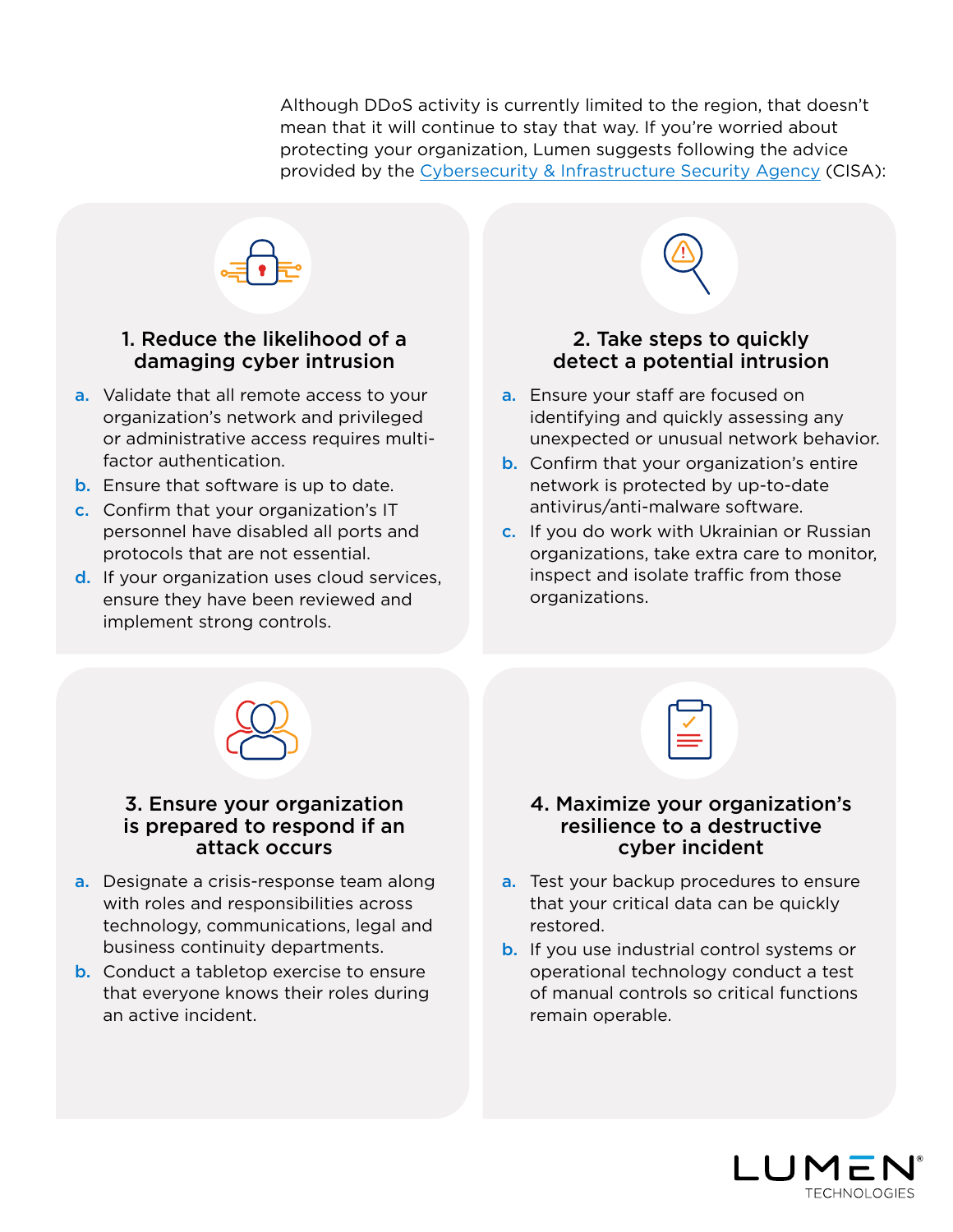Everything listed above can seem incredibly overwhelming. But it doesn't have to be. Lumen can assist with finding vulnerabilities within your organization, evaluating your security frameworks and providing your team recommendations to achieve your desired security posture.

[Learn more](https://www.lumen.com/en-us/explore/security-assessment.html?utm_audience=nae&utm_source=marketo&utm_medium=msc&utm_campaign=security_assessment_nae&utm_term=security&utm_content=security_assessment_web_form&utm_segment=nae)

#### What is Black Lotus Labs?

Black Lotus Labs is the threat intelligence team within Lumen. It is a group of security professionals and data scientists whose mission is to leverage Lumen's global network visibility to both help protect your business and keep the internet clean. Black Lotus Labs uses threat hunting and analysis, as well as machine learning and automated threat validation, to identify and disrupt the work of malicious actors. If you're interested in learning more about the latest research and advanced actor and crimeware tracking capabilities of Black Lotus Labs, read their blogs.

[Read now](https://blog.lumen.com/black-lotus-labs?utm_source=ddos+report&utm_medium=referral&utm_campaign=q1+2022)

#### <span id="page-6-0"></span>DDoS Attacks by the Numbers

After a relatively quiet fourth quarter, 2022 is starting off with a bang. Lumen mitigated 6,162 DDoS attacks in the first quarter, which is a 66% increase from Q4 and a 32% increase from what we saw in Q1 2021. On average Lumen mitigated 70 attacks daily, which is a 63% quarter-overquarter increase. The days with the most attacks were March 30 (150 attacks), January 24 (139 attacks), and tied for third were March 17 and March 27 (125 attacks).



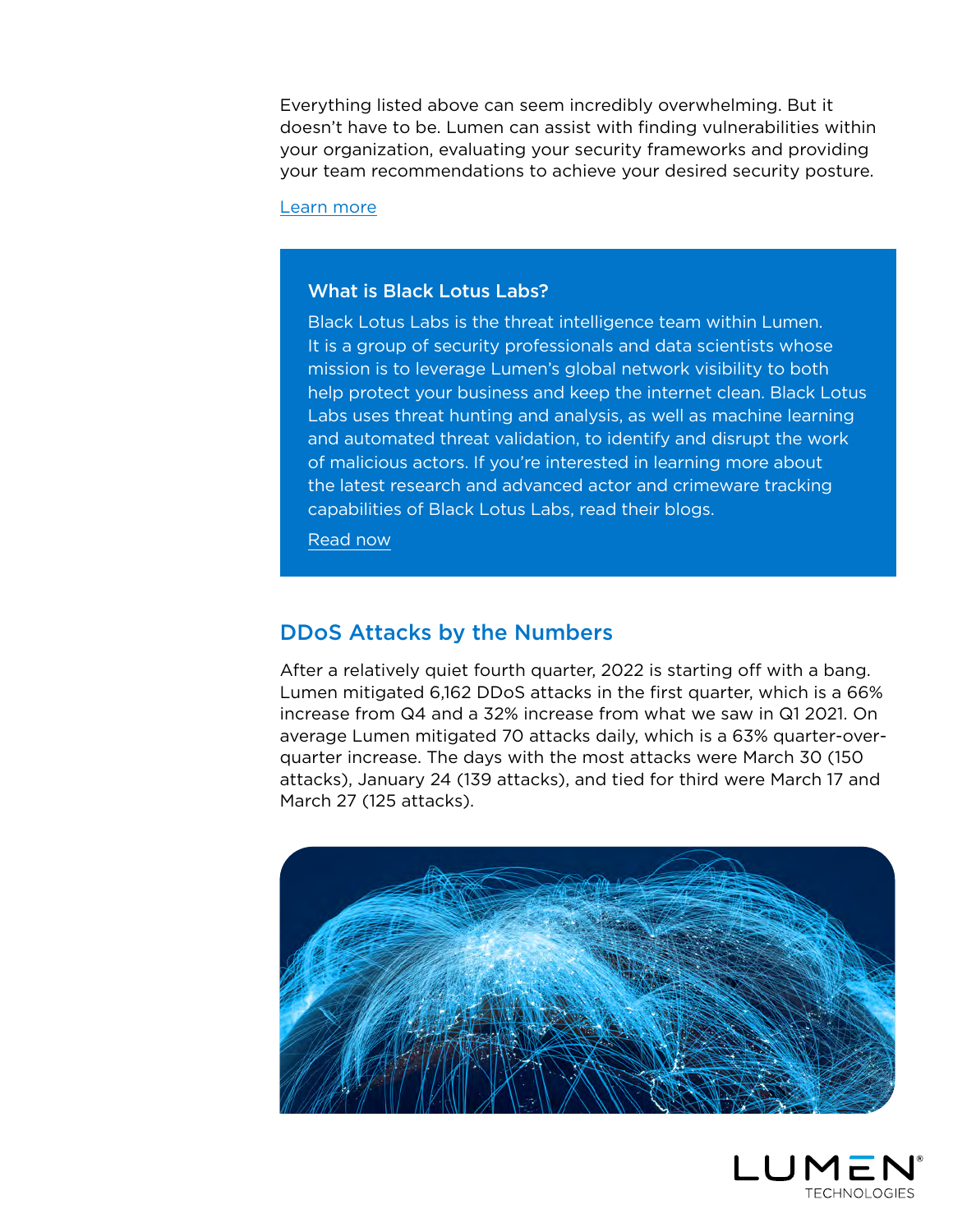#### Attack Size and Duration

#### Largest Attack Scrubbed

|                   | <b>Dropped</b><br>Bits/s | <b>Dropped</b><br>Pkts/s |
|-------------------|--------------------------|--------------------------|
| Q1 2022           | 775 Gbps                 | 127 Mpps                 |
| Q4 2021           | 499 Gbps                 | 60 Mpps                  |
| <b>QoQ Change</b> | 455%                     | 4112%                    |

There are two primary metrics for volumetric DDoS attacks:

- 1. Bandwidth Attacks: These aim to disrupt service by flooding a circuit or application with traffic. This type of attack is measured in bits per second.
- 2. Packet Rate Attacks: These attacks consume resources on network elements such as routers and other appliances, as well as servers. These are measured in packets per second with rates typically larger than bandwidth attacks.



We mitigated our largest bandwidth attack since we started our report: 775 Gbps. This is a 55% quarterly increase and a 189% annual increase.

The average attack size mitigated was 2 Gbps, which is what we have observed in previous Lumen reports.



### **Bandwidth Attacks Packet Rate Attacks**

The largest packet rate attack more than doubled compared to Q4, going from 60 Mpps to 127 Mpps.

There is a monumental jump in the largest attack size when looking at annual comparisons: in Q1 2021 the largest attack was 26 Mpps, showing an annual increase of more than 380%.

The average attack size was 477 Kpps, which is a slight decrease compared to Q4 2021, but still higher than the rest of the data presented in 2021.

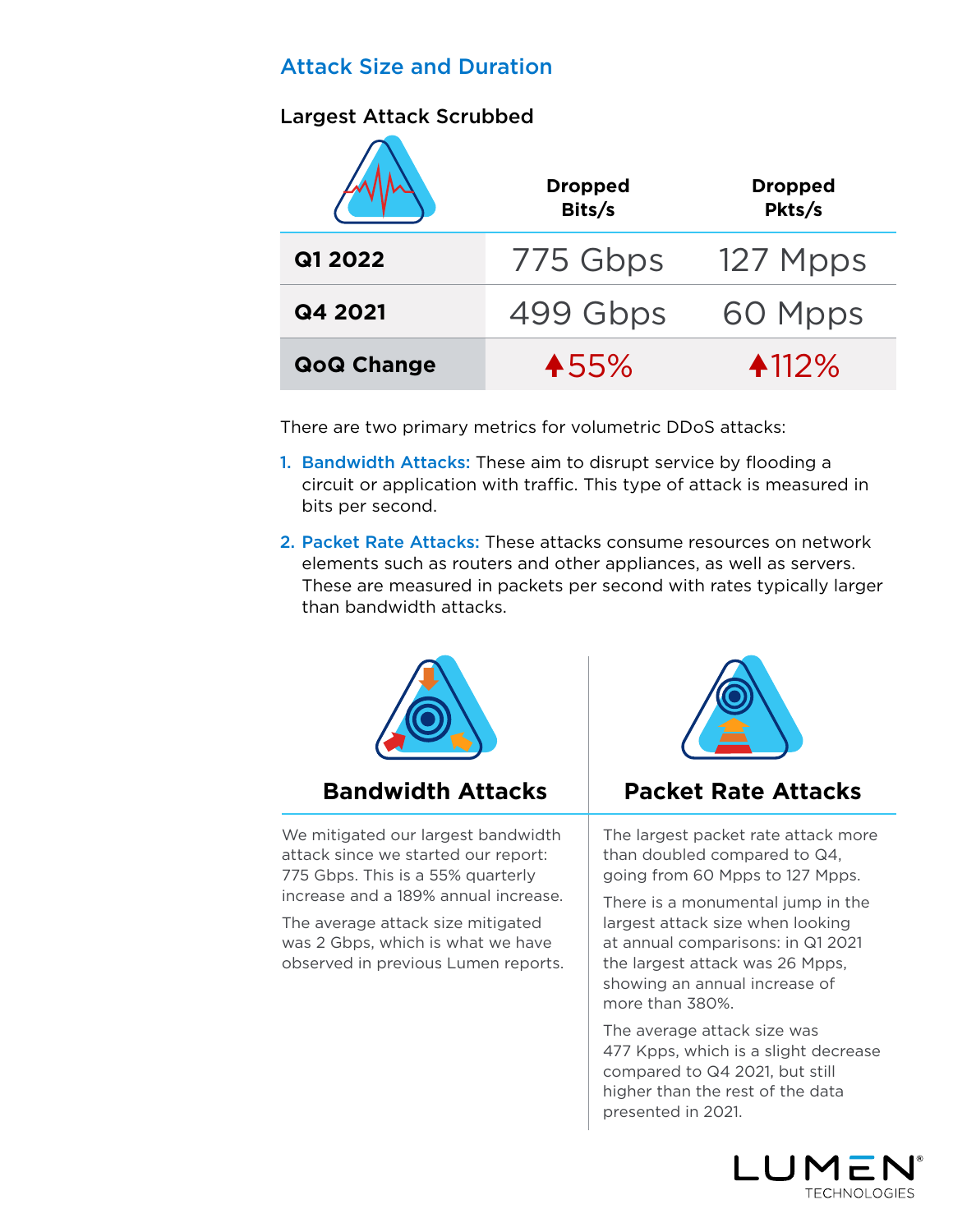

#### Why should I care about attack sizes?

With attack sizes continuing their trend of increasing in size, it's obvious that cybercriminals are escalating to match new defensive measures and overwhelm targets with larger-than-life botnet infrastructures. While it's true you might not be hit with the largest DDoS attack in history, there's a good chance you're going to be hit by a DDoS attack, if you haven't already. Organizations without DDoS mitigation services in place can easily be taken offline by a 1 Gbps attack. Having a DDoS mitigation solution will not prevent you from being attacked; however, it will help ensure that your organization can continue with normal operations during an active attack.

#### How long are attacks lasting?

Attack duration numbers are affected by the customer's mitigation model. There are two options.

- 1. On-Demand mitigation: Traffic is always monitored, but only scrubbed once a threat has been detected.
- 2. Always-On mitigation: Traffic is constantly being scrubbed to further minimize downtime.

The data points below only portray trends for On-Demand customers, which account for 69% of the attacks Lumen mitigated in Q4. Learn more about the differences between On-Demand and Always-On mitigation.

#### [Watch Video](https://players.brightcove.net/1186058296001/ObIoHMsRd_default/index.html?videoId=6258277069001)

|                                   | Q1                             | <b>QoQ Change</b>                   |
|-----------------------------------|--------------------------------|-------------------------------------|
| <b>Median attack</b><br>duration  | 10 <sub>m</sub> 0 <sub>s</sub> | $\star$ 67%                         |
| <b>Average attack</b><br>duration | 2h 37m 55s                     | $\star$ 44%                         |
| <b>Longest attack</b><br>duration | 5 days                         | $\bigcap\,mathcal{O}_{\mathcal{C}}$ |

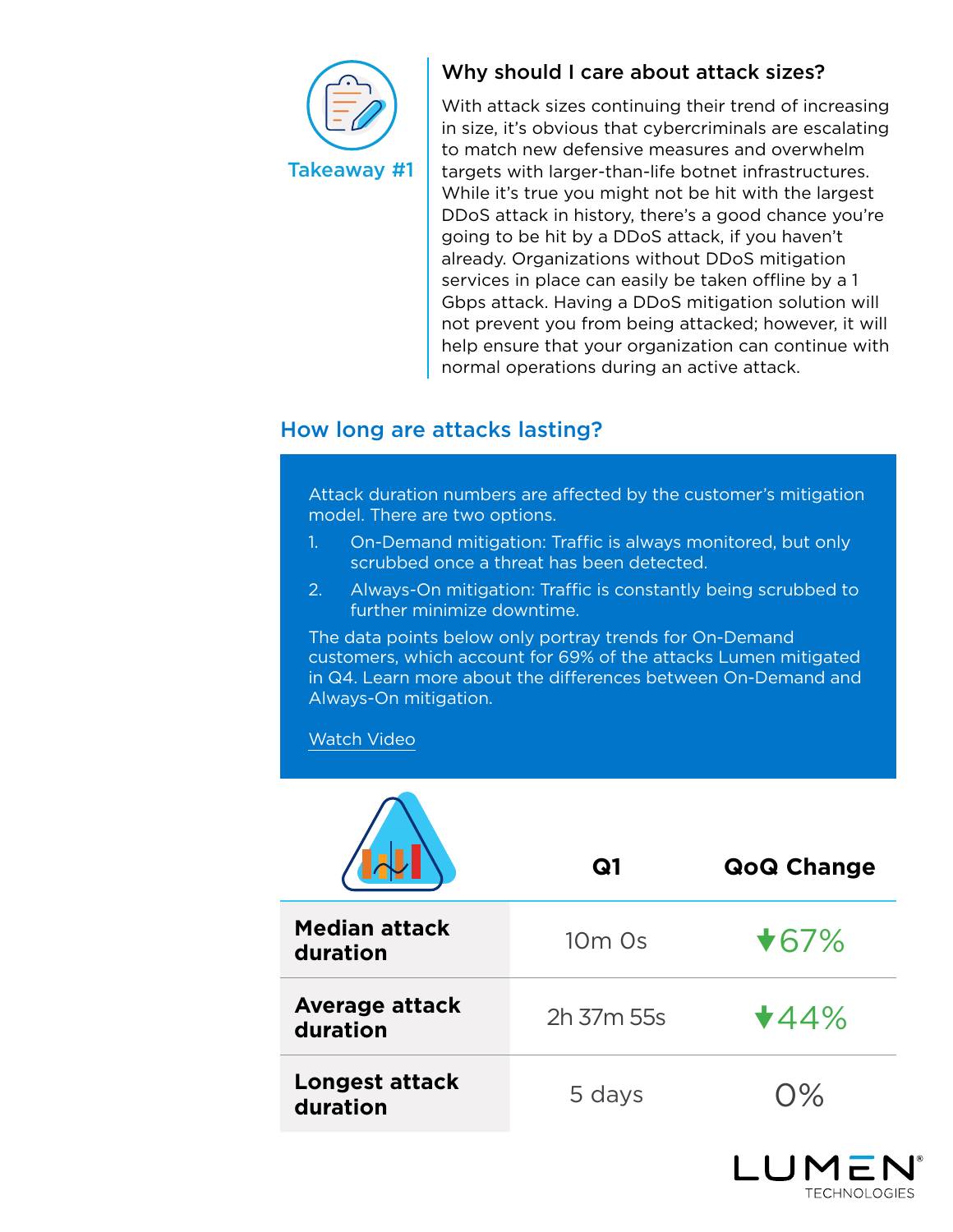There were decreases in both median and average attack period durations compared to Q4 2021; however, during that quarter, we had experienced longer attacks than in previous quarters. The data for Q1 is on par with what was mitigated during the rest of 2021. The median attack period duration was 10 minutes, which is a 67% quarterly decrease from Q4 (30-minute median attack duration), and an annual decrease of 33% compared to Q1 2021 (15-minute median attack duration).

The longest attack period duration period was five days, which remained steady quarter over quarter. It is a decrease from what we saw in Q1-3 of 2021, which saw the longest attack periods over 10 days. This doesn't mean we can all relax; cybercriminals are not giving up. Like any business, cybercriminal organizations aim to realize efficiencies and they are running larger, more effective attacks more quickly. As 2022 progresses, we can expect to see this data fluctuate based on attackers' new tactics. It's important to note that attack period duration doesn't just indicate the length of a single attack — an organization can experience a flurry of attacks during a duration period.



#### Distribution by Duration

Half of all attacks on Lumen On-Demand mitigation customers lasted less than 10 minutes, which is the highest percentage of activity that we've seen compared to previous reports. This could mean those bad actors are focused on quick hits, and they're probing attacks to test an organization's defenses before implementing larger-scale attacks.

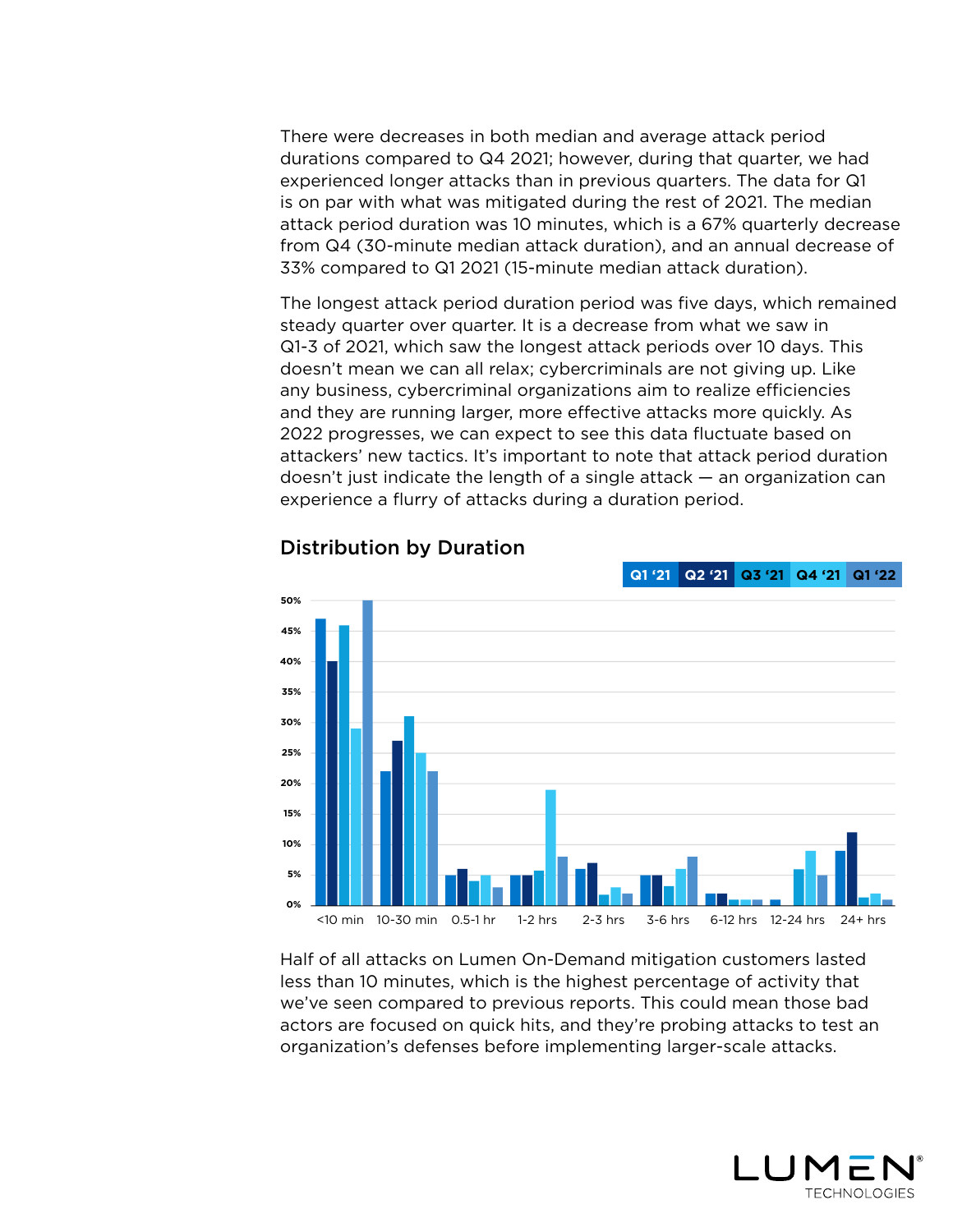The second most popular attack period duration was 10-30 minutes, representing 22% of activity. There was also a slight uptick in attacks lasting three to six hours, going from 6% of activity in Q4 to 8% of activity in Q1 2022. We've observed a decline in the reliance on longer attack period durations. Attacks over 24 hours have experienced an 85% annual decrease.



#### Distribution by Day

Attacks occurred evenly throughout the week; however, they were slightly more likely to occur Monday through Thursday (~15% of attacks per day) vs Friday through Sunday (~13% per day). This aligns with our observation that cybercriminals operate similar to businesses including having dedicated workweeks.



#### Why should I care how long attacks last?

If you're a digital organization today, then you're extremely reliant on your website, applications, tools, and your computing power overall. Can any of those things experience any downtime? Will your employees function? Can your customers interact with you? The cost of an attack isn't just that your web-facing assets won't work, but the downtime you suffer can have long-reaching ramifications for your bottom line including fines or hits to your reputation. In recent years, the average cost of a DDoS attack can be in the hundreds of thousands of dollars.



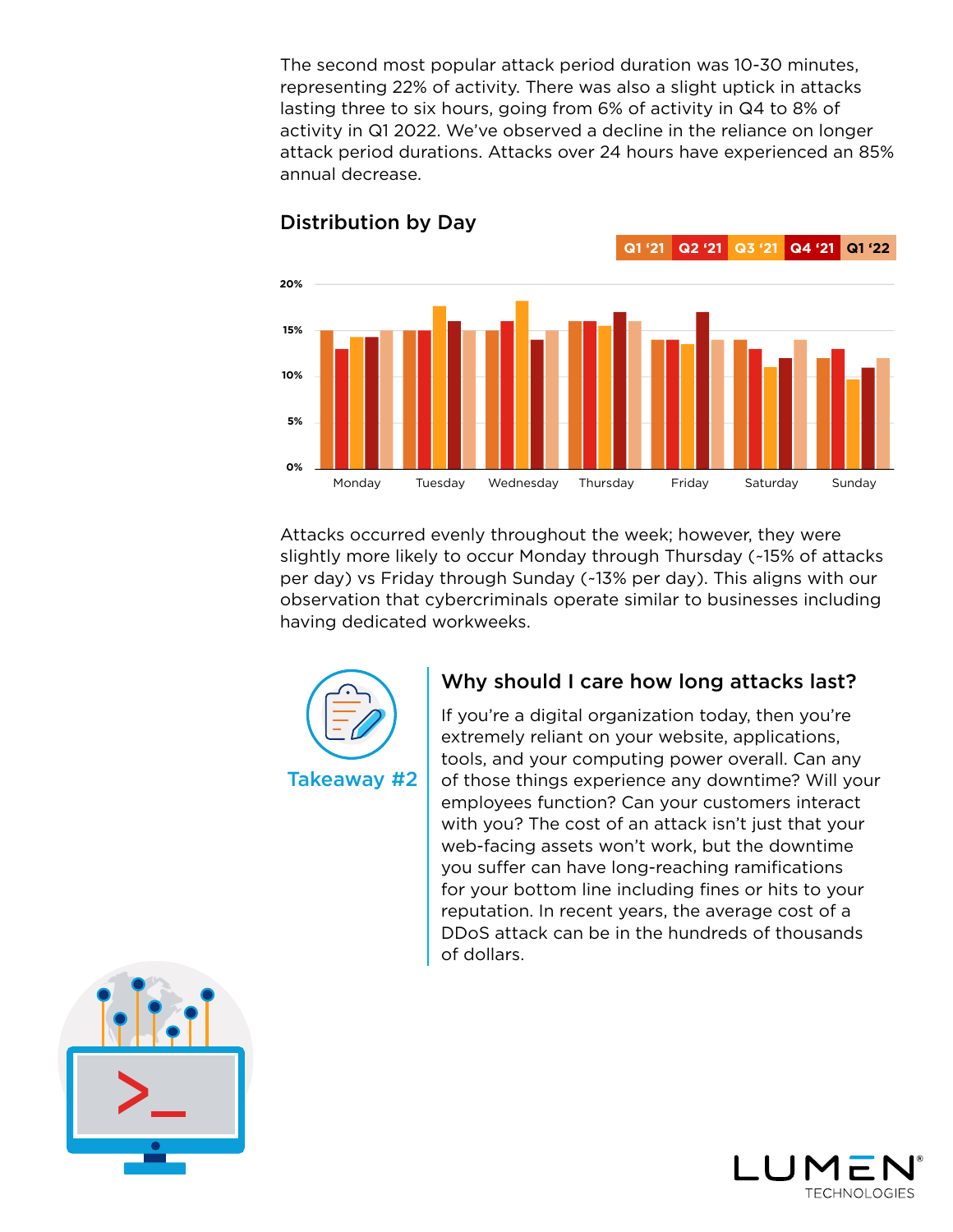### <span id="page-11-0"></span>Attack Mitigation Types

#### Multi/Single-Vector Attacks

|                      | Q1 2022 | Q4 2021 | QoQ<br>Change |
|----------------------|---------|---------|---------------|
| <b>Single-vector</b> | 62%     | 65%     | $\bigstar$ 4% |
| <b>Multi-vector</b>  | 38%     | 35%     | 48%           |

In Q1, single-vector attacks continue to be the primary method used by bad actors, even with a 4% quarterly decrease. Findings continue to be on par with previous reports' data. Multi-vector attacks represented 38% of total attacks, but much higher in verticals such as gaming (80%) and telecommunications (67%).

#### Single-Vector Mitigations

Single-Vector Mitigation Type Breakdown



When looking at the breakdown of single-vector mitigation types, TCP-SYN jumped right to the top of the list going from 13% of activity in Q4 2021 to 32% of activity in Q1 2022, which is a 148% increase quarterly

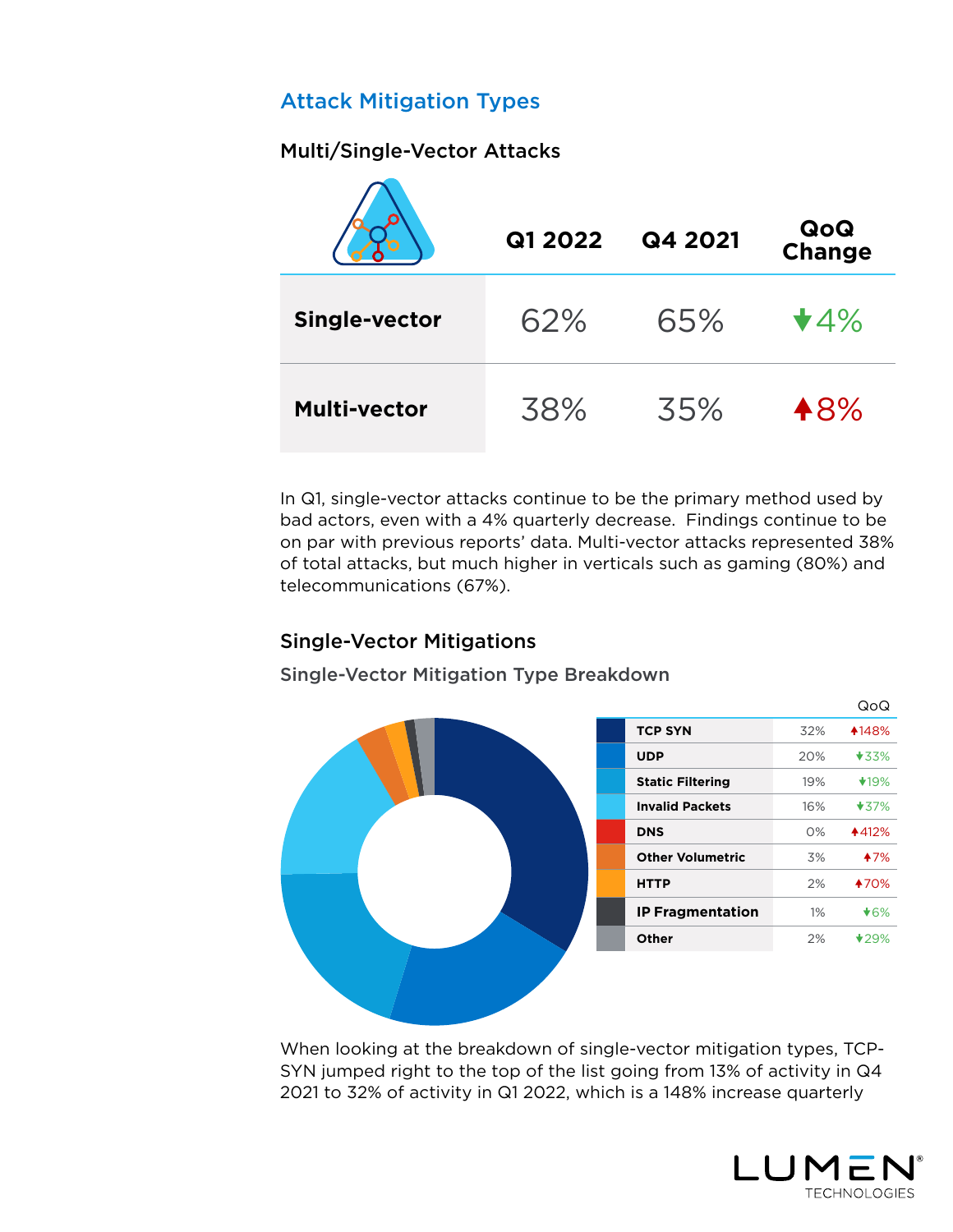and 61% increase annually. This could mean that attackers are relying on simpler, tried-and-true attack methods for the most optimal results.

UDP-based amplification mitigations went from the number one spot down to the second spot. This was a 33% decrease compared to Q4, but in line with what we found throughout the rest of 2021. UDP-based attacks aim to consume available bandwidth and have proven to be quite powerful with the ability to generate attacks many multiples of the size of the initial bytes sent. If you're looking to learn more about UDPbased attacks you can read our [Q3 2021 Quarterly DDoS report,](https://assets.lumen.com/is/content/Lumen/lumen-quarterly-ddos-report-q3-2021?Creativeid=d88bc7ef-622d-4701-8e12-5e0a7ae94cdb) which does a deep dive into the attack vector.

Static filtering continues to remain high among our single-vector mitigations at 19%, which was a 19% decrease compared to Q4, but still on par with the rest of our findings from 2021. Static filtering countermeasures are typically done on items such as port and protocol. These statistics also include known bots and abused reflectors as discovered by Black Lotus Labs, which provides initial mitigation against attacks.

#### Multi-Vector Mitigations

| DNS, TCP SYN                                                         | 17% | <b>438%</b> |
|----------------------------------------------------------------------|-----|-------------|
| <b>TCP SYN, Static</b><br><b>Filtering</b>                           | 7%  | <b>465%</b> |
| <b>UDP, Static Filtering</b>                                         | 5%  | $\star$ 3%  |
| <b>Other Volumetric,</b><br>TCP SYN, UDP,<br><b>Static Filtering</b> | 4%  | N.A.        |
| <b>Invalid Packets,</b><br><b>UDP</b>                                | 4%  | $\star$ 41% |
| <b>Other Volumetric,</b><br><b>UDP, Static Filtering</b>             | 3%  | $\star$ 35% |
| <b>Invalid Packets,</b><br><b>Static Filtering</b>                   | 3%  | $*16%$      |
| <b>TCP SYN, UDP</b>                                                  | 2%  | <b>420%</b> |
| <b>Other Volumetric,</b><br><b>TCP SYN, UDP</b>                      | 2%  | N.A.        |
| <b>Other Volumetric,</b><br><b>UDP</b>                               | 2%  | $*49%$      |

#### Top Multi-Vector Mitigation Type Combinations

The multi-vector mitigations represented 38% of activity, with the most common using a DNS query flood combined with a TCP SYN flood (17% of multi-vector mitigations). Lumen observed a 38% quarterly increase



QoQ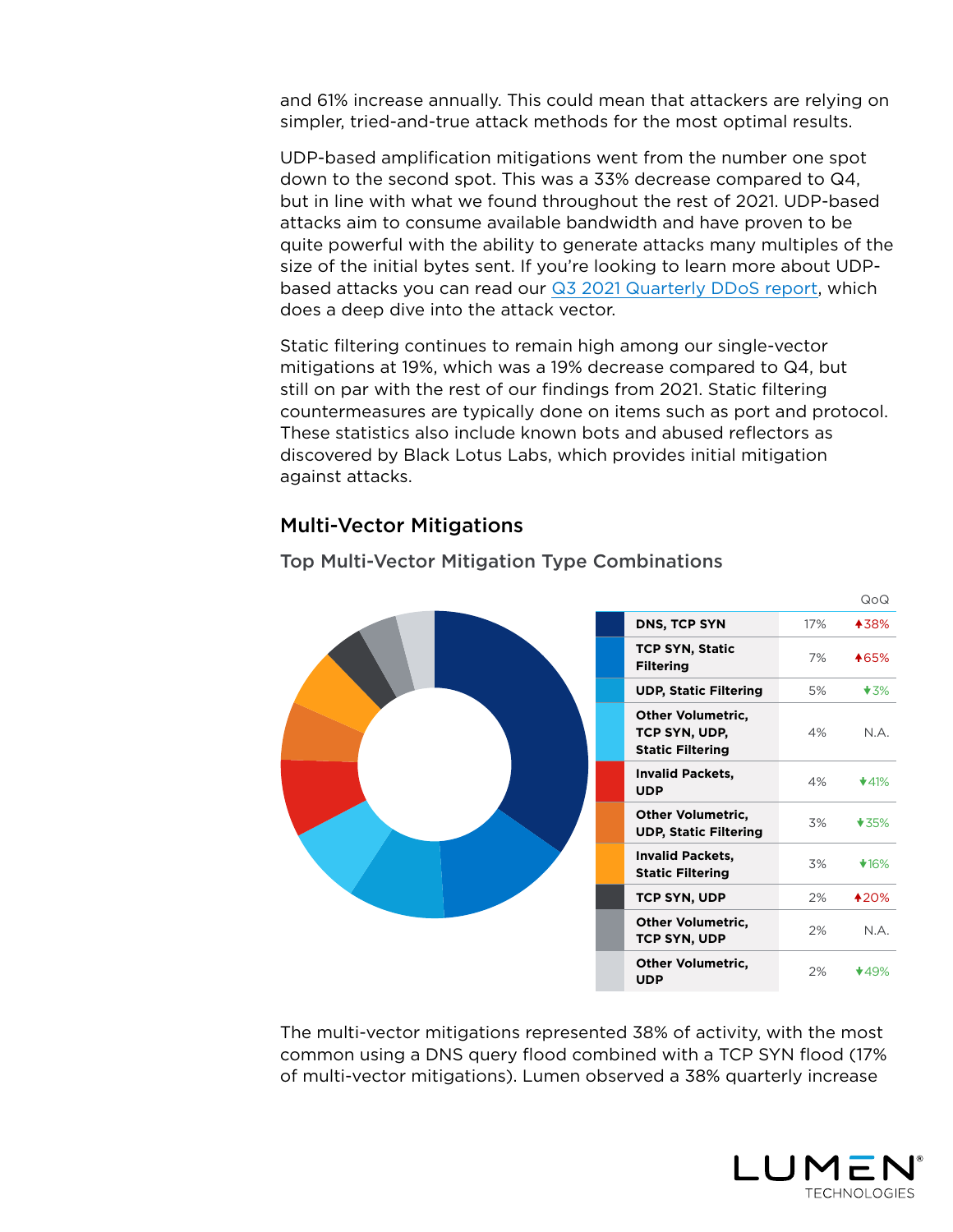in this combination and a 28% annual increase. This was the most leveraged attack method throughout most of 2021, specifically in Q4, Q2, and Q1. DNS-based DDoS attacks here refer to DNS floods, where attackers seek to disrupt Domain Name System servers to prevent DNS resolution of a given domain. These attacks often randomize questions so that DNS' natural caching mechanisms will not protect the server.

Other combinations include TCP SYN and Static Filtering (7% of activity) and UDP-based amplification and Static Filtering (5% of activity).



#### Why should I care about what attack vectors are being used?

Cybercriminals are constantly changing their attack vectors in response to new defense strategies their encounter. Bad actors are motivated to continue modifying their attacks until they break through. It's an ongoing escalation race between attackers and defenders. This can lead to overburdened security teams who are trying to keep up with the latest tactics. The Lumen Black Lotus Labs threat intelligence team works every day to defend our global community from malicious activity. Their threat intelligence is fed into our DDoS mitigation solutions and other managed security solutions through our Rapid Threat Defense capability.

[Read data sheet](https://assets.lumen.com/is/content/Lumen/ddos-rtd-rapid-threat-defense-datasheetpdf?Creativeid=030f722a-017d-414f-a56c-517804bc03f9)



#### <span id="page-13-0"></span>Largest 500 Attacks by Industry

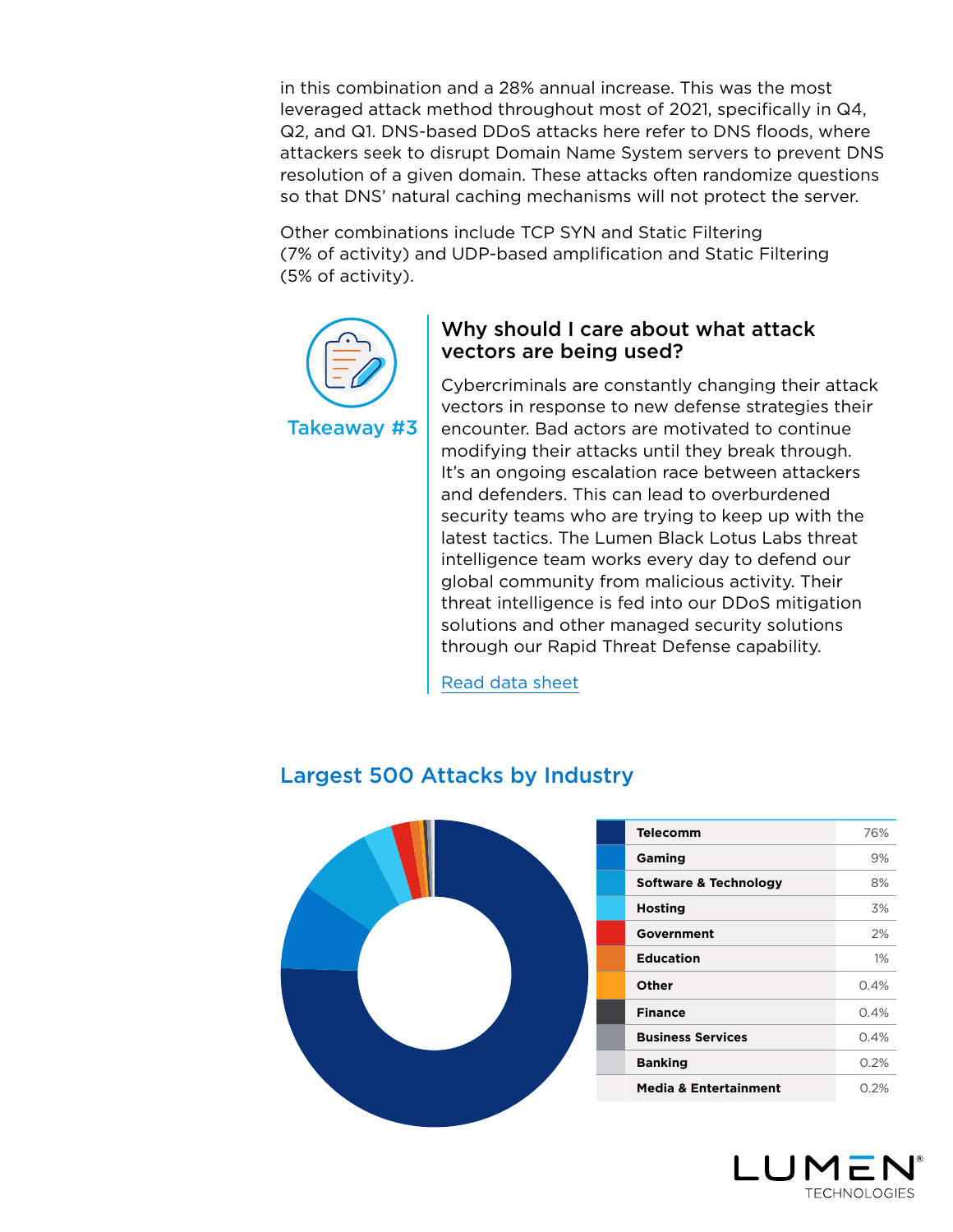Of the 500 largest attacks, 97% targeted these top five verticals (in order): Telecommunications, Gaming, Software and Technology, Hosting, and Government.

It is important to note that a single customer contributed to most of the telecommunication attacks we mitigated. Over the first quarter, they were attacked more than 1,300 times. This doesn't mean that the target was specifically the telecommunications company, as there could be multiple targets within their customer base. Below you can find more details on our top targeted industries.

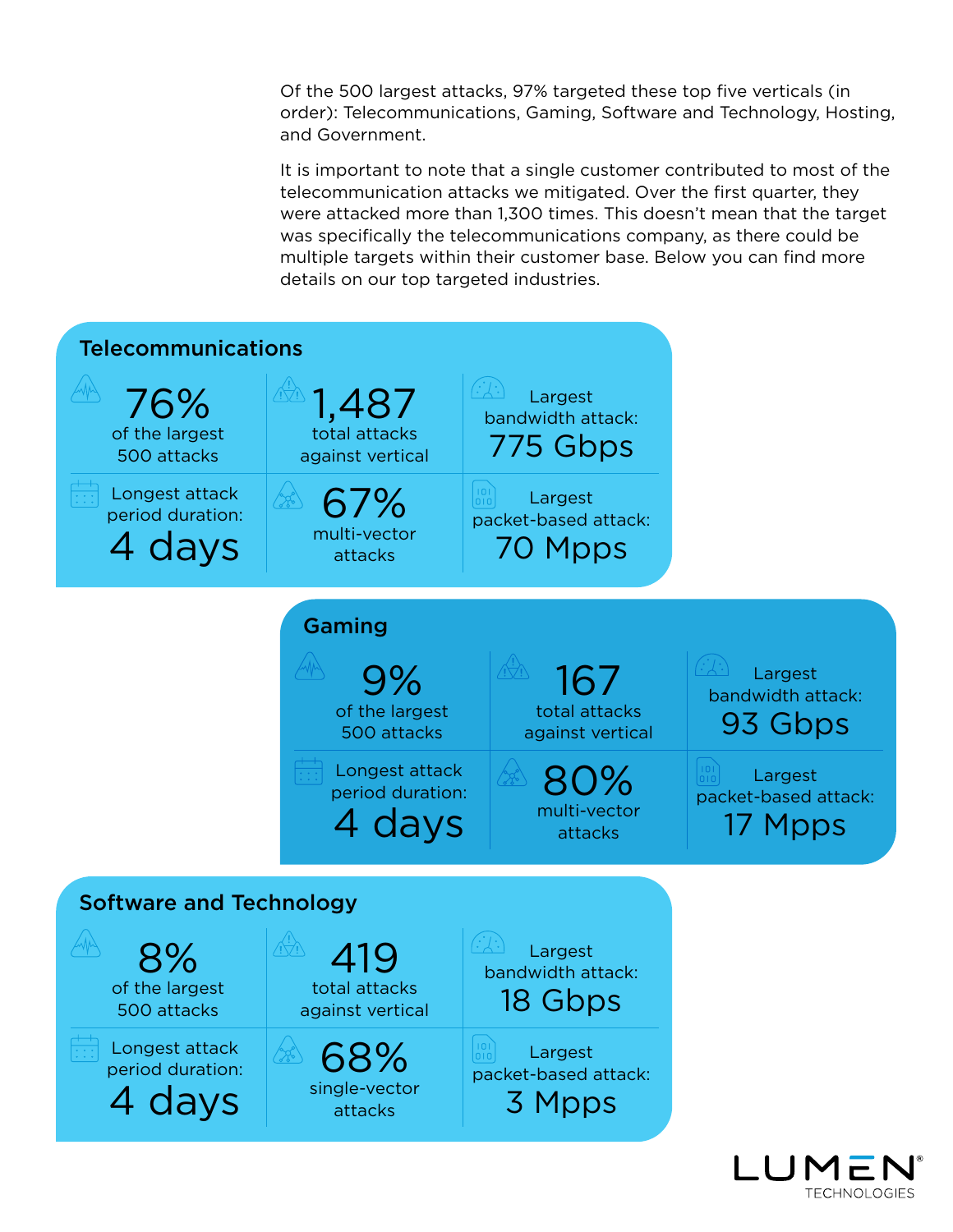





#### Should I care about DDoS attacks if I don't see my vertical on the list above?

The short answer is yes. The sectors listed above were targeted this quarter; however, nearly every vertical and every type of organization can and is attacked regularly. A question to ask yourself is: do I have any sort of data that someone might want to attack? Desirable data includes customer information, employee information, or privileged knowledge. If you want to learn more about attack trends in your vertical, please contact a Lumen sales representative to discuss.

[Contact us](https://www.lumen.com/en-us/contact-us.html)

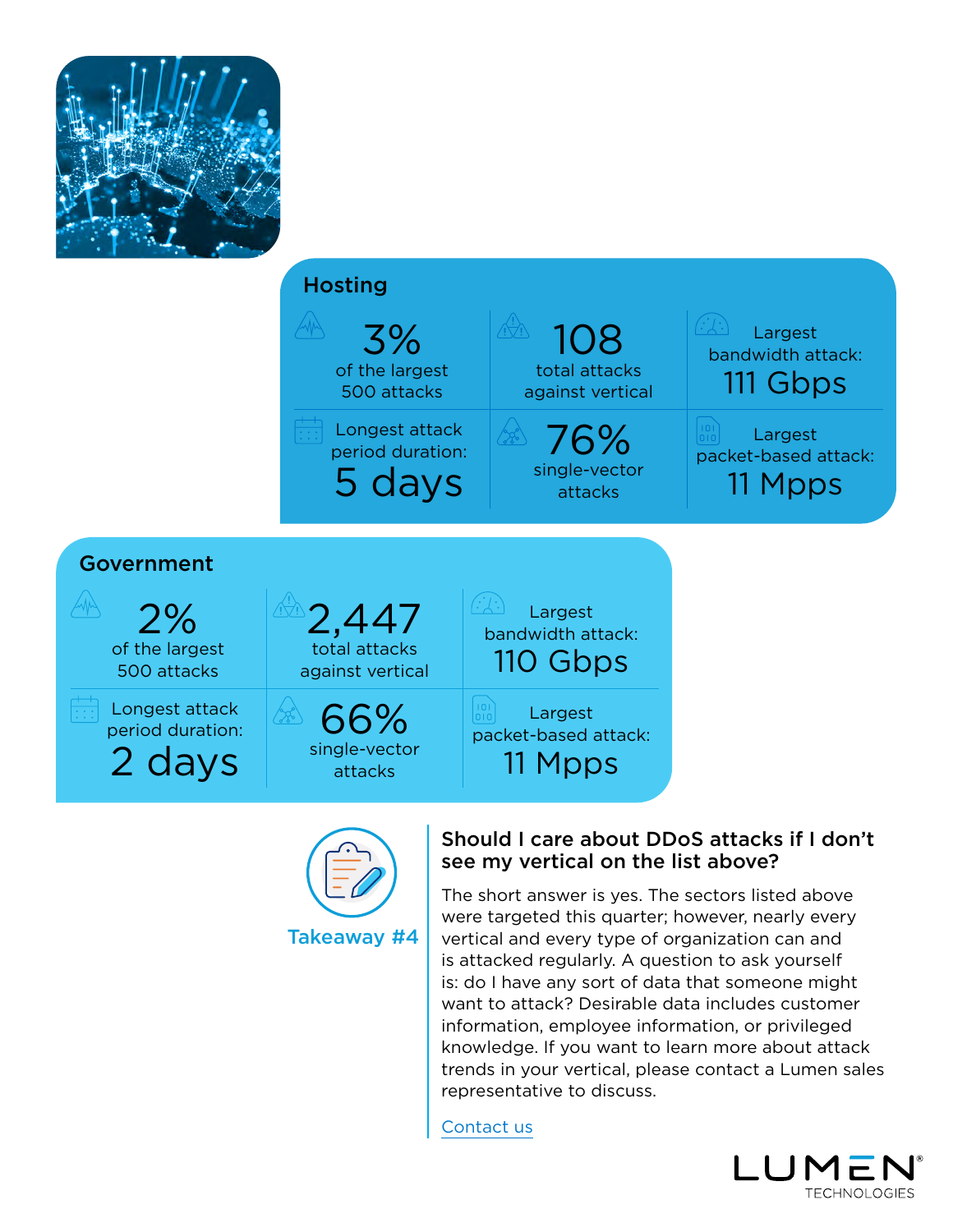### <span id="page-16-0"></span>Key Takeaways

The biggest thing we hope you take away from reading our Quarterly DDoS Reports is that security should not be an afterthought; rather, it needs to be a conscious effort by every part of an organization. With nation-states playing a bigger role in the attack landscape, there are going to be bystanders that get attacked even if you aren't the intended target.

As you are thinking about your own security posture, ask yourself: what would you do if your organization was attacked tomorrow. Our data shows that DDoS attacks, while they ebb and flow, are getting larger, more pervasive, more complex, more widespread and lasting longer.

#### Wondering if you're under a DDoS attack?

Learn to recognize the signs: [How to Tell if Your Business is Suffering](https://blog.lumen.com/how-to-tell-if-your-business-is-suffering-from-a-ddos-attack/?utm_source=ddos+report&utm_medium=referral&utm_campaign=q1+2022)  [from a DDoS Attack.](https://blog.lumen.com/how-to-tell-if-your-business-is-suffering-from-a-ddos-attack/?utm_source=ddos+report&utm_medium=referral&utm_campaign=q1+2022)

#### What do I do if I currently have no DDoS protection?

If you don't have a DDoS mitigation partner or you're looking for a new one, here are some questions to ask potential providers:

- How do you handle large attacks?
- If one of your other customers is attacked, how will it affect my organization?
- What does your scrubbing architecture look like? Is it global?
- Do you do anything to block threats before they become attacks?
- From where do you receive your threat intelligence to block new threats? Is that threat intelligence integrated into your solutions?
- Do you have employees working in a variety of locations, and can you support hybrid work models?

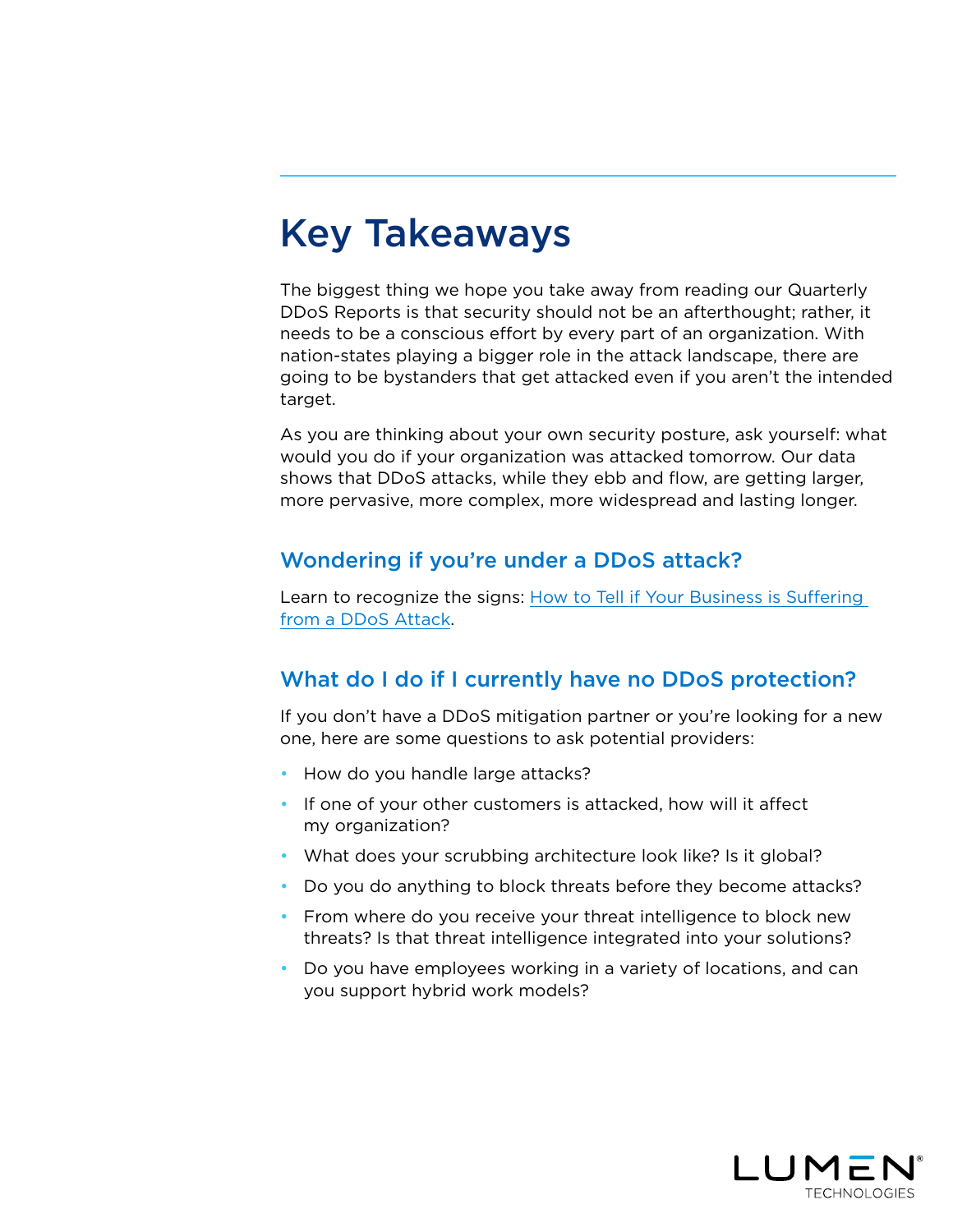

#### How can Lumen help me with DDoS mitigation?

With one of the largest DDoS Mitigation deployments in the industry, backed by 170 Tbps of network-based mitigation capacity enacted at over 500+ multi-tiered scrubbing locations, Lumen owns DDoS mitigation at scale. You'll get to choose the mitigation that is right for your organization with options like On-Demand or Always-On mitigation, and advanced features like intelligent scrubbing to help reduce latency and improve performance. You'll also be able to take advantage of a flat monthly service rate. You don't control the size, length or frequency of attacks so why should you be charged for it?

Visit our website to see what DDoS mitigation solution best fits your objectives.

#### [Learn more about Lumen DDoS Mitigation](https://www.lumen.com/en-us/security/ddos-and-web-application.html?utm_source=referral&utm_medium=DDoS+quarterly+report&utm_campaign=q1+2022)  **[Service](https://www.lumen.com/en-us/security/ddos-and-web-application.html?utm_source=referral&utm_medium=DDoS+quarterly+report&utm_campaign=q1+2022)**

[Learn more about Lumen® DDoS Hyper®](https://www.lumen.com/en-us/security/ddos-hyper.html?utm_source=referral&utm_medium=DDoS+quarterly+report&utm_campaign=q1+2022)

[If you're interested, read our 2021 quarterly reports](https://blog.lumen.com/tag/ddos-quarterly-reports/?utm_source=referral&utm_medium=DDoS+quarterly+report&utm_campaign=q1+2022)